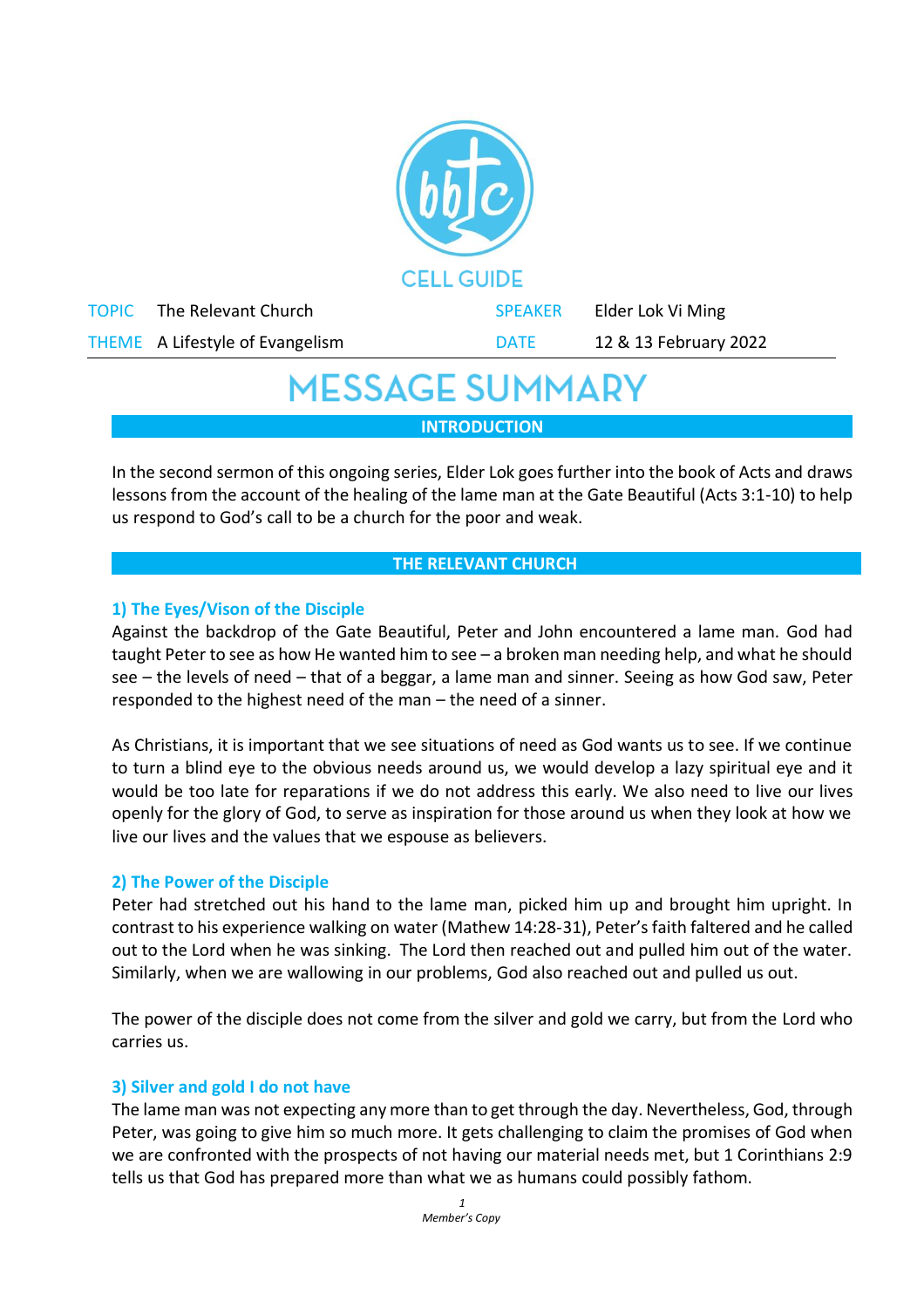The gifts of God that were given to us were designed to be given away/shared with others (Ephesians 2:10). He will not send us unless He has equipped us. Hence, we should use the talents that God has bestowed upon us for the glory of God.

#### **CONCLUSION**

The Lord in His grace and goodness, allowed Peter to look at the lame man with different eyes/sight. We need to sensitize our heart and spirit with the Spirit of God, and God will reveal what we should do in His will and timing. We need to have eyes that are able to discern and identify every divine appointment that God has made for us.

The healing of the lame man through Peter was to illustrate/emphasize that we are God's agent for change, using His Power and talents, and to see as He sees. Sometimes we experience dryness in our spiritual life and the call to help others can be grating. We need to humble ourselves and let God use his power through the talents he has given us to help a world that needs His help, and to see as He sees.

We need to stay relevant as believers in an unbelieving ever changing world. The world needs us to live our faith in a way that is relevant, staying closely connected with God so we can present God to the community.